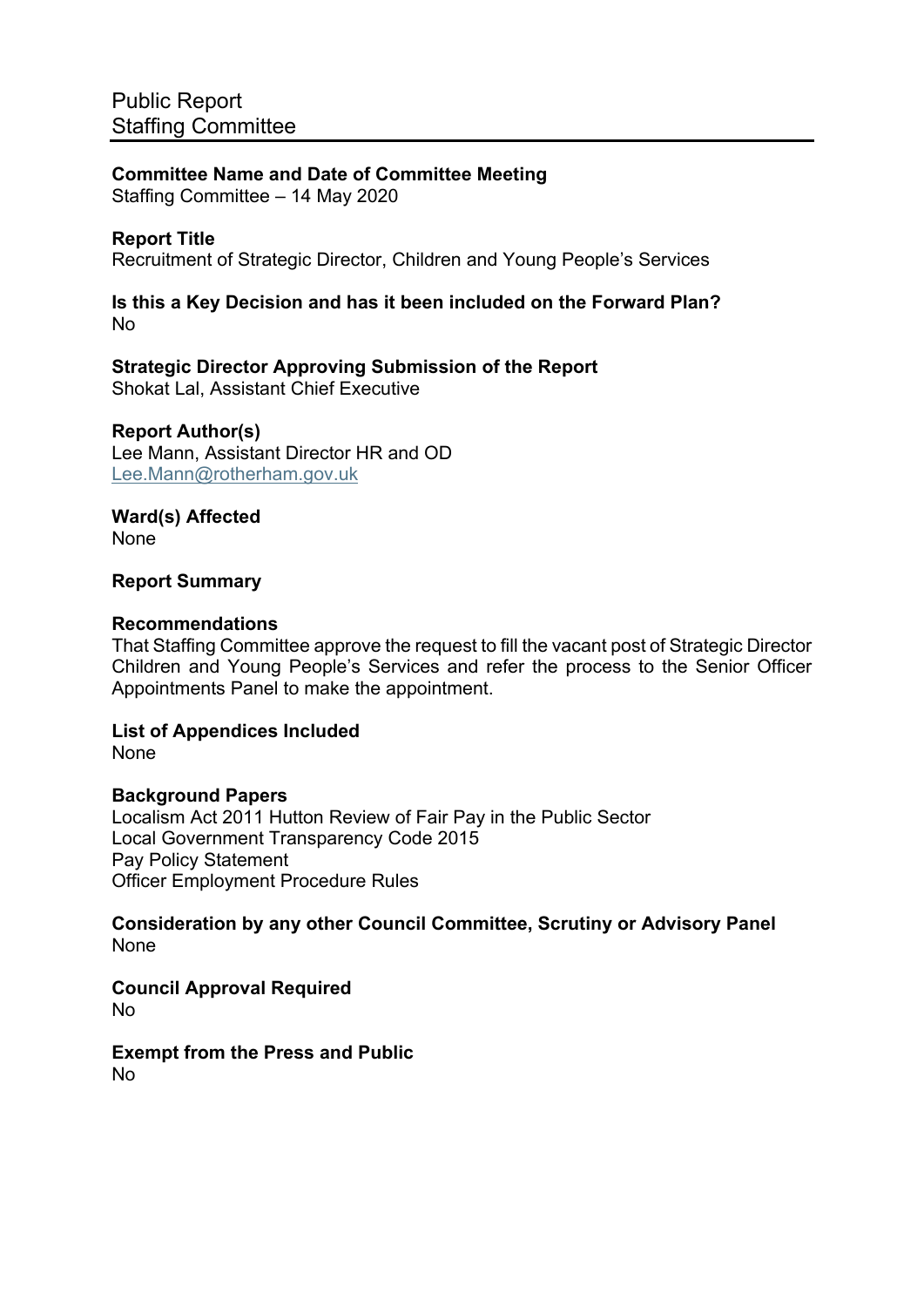# **Recruitment of Strategic Director, Children and Young People's Services**

## **1. Background**

- 1.1 Following the ill health of the Council's previous Strategic Director of Children and Young People's Services, an interim Strategic Director was appointed in November 2019.
- 1.2 Following confirmation of the Strategic Director's ill health retirement, formal arrangements need to be made to fill the post on a permanent basis prior to the interim arrangements ending in October 2020.

### **2. Key Issues**

- 2.1 Staffing Committee is asked to give their approval to recruit to the vacant Strategic Director post which is required to lead the delivery of the transformation agenda for the Directorate and associated budget savings.
- 2.2 As per the Officer Employment Procedure Rules and Code of Conduct, if approval is given by Staffing Committee to fill the vacant post, plans will immediately begin for attraction and selection, led by the Senior Officer Appointments Panel. The Senior Appointments Panel shall be comprised of:
	- Leader of the Council
	- Deputy Leader of the Council
	- Relevant Cabinet Member(s)
	- Leader of the Majority Opposition Group
	- Chair of Overview and Scrutiny Management Board
	- Other members to be determined by the Leader of the Council, in order to achieve a representative composition reflecting the diversity of the Council and who will have undertaken appropriate training in respect of recruitment and selection

It is intended to complete recruitment activity before the end of July 2020.

- 2.3 Based on a three-month notice period, it is expected that the successful candidate would take up post during October 2020 enabling a formal handover to be conducted with the current interim appointment. The salary for the Strategic Director post is £147,900 and will be advertised at the current rate (subject to the outcome of pay negotiations for 2020/21).
- 2.4 During the response to COVID-19 a modified recruitment protocol has been agreed and will be utilised if required, including the option to conduct the assessment stages of the recruitment process virtually.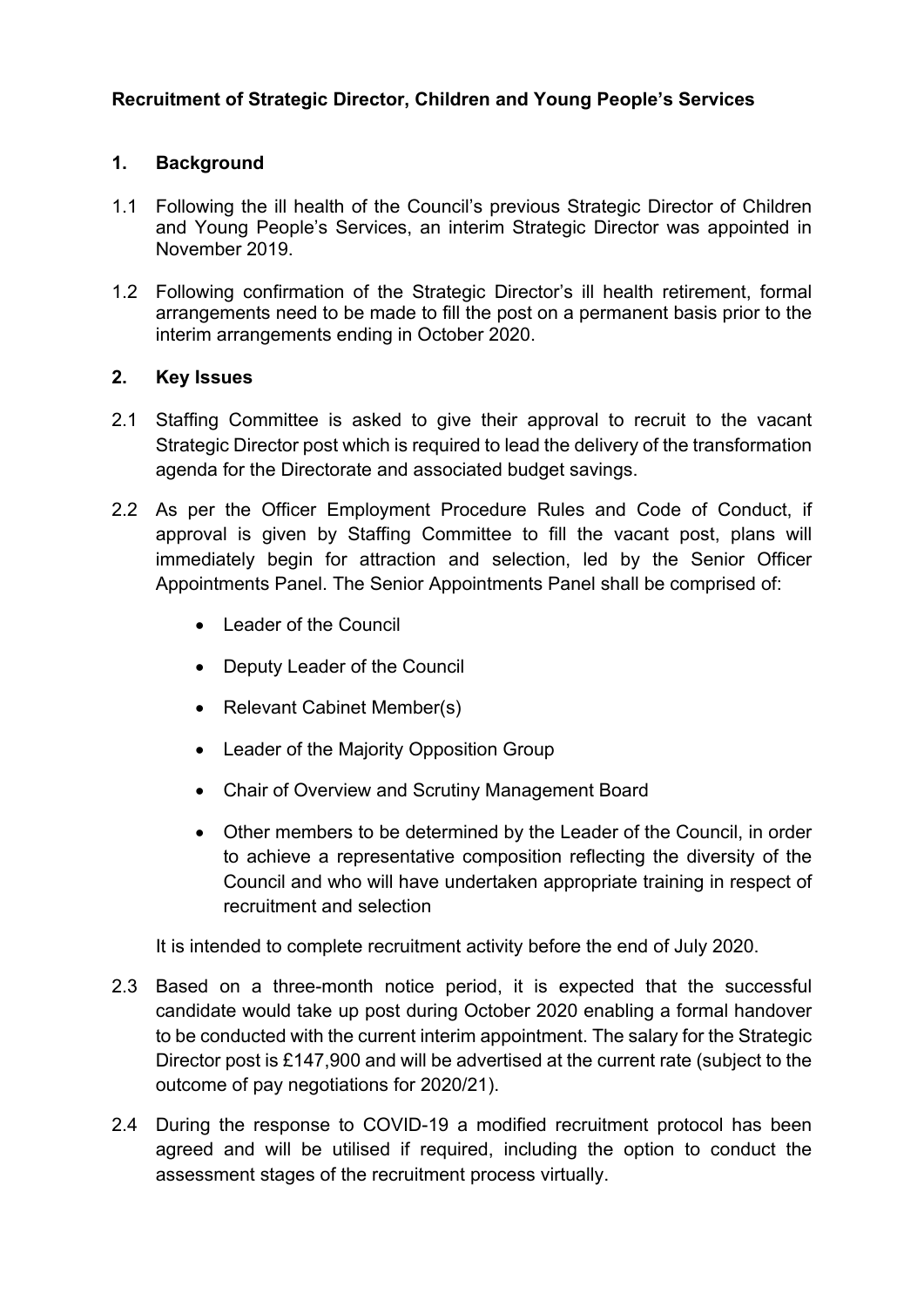# **3. Options considered and recommended proposal**

3.1 An extension of the current interim arrangements is not possible and therefore move to permanently recruit to the post in time to facilitate a formal handover period between the current post holder and new Strategic Director is the only viable option.

# **5. Consultation**

5.1 Consultation has taken place with the Chief Executive and Leader of the Council.

# **6. Timetable and Accountability for Implementing this Decision**

- 6.1 As per the Pay Policy Statement, Staffing Committee make recommendations to Council in relation to decisions affecting the remuneration of any post whose remuneration is or is proposed to be or would become £100,000 per annum or above.
- 6.2 Based on current plans and the requirement to have the new Strategic Director in post prior to the current interim arrangements coming to an end, the post will be advertised for a period of four weeks from the end of May with assessment centre and final interview panels completed by mid-July 2020.

## **7. Financial and Procurement Implications**

7.1 The Strategic Director of Children and Young Peoples Services is a budgeted post, therefore the current and future costs of the post are factored into the Council's financial planning. However, the report proposes a handover position between the current interim arrangement and the new post holder. This handover process would be an additional cost to the Council, not covered by budget, but assuming this is only over a small number of days it would not be expected to be significant. Each day would cost the Council in the region of £0.7k excluding pay award. In addition, there will be the cost of recruitment, likely to be between £15- 20k.

## **8. Legal Implications**

8.1 There are no direct legal implications arising from this report.

## **9. Human Resources Implications**

- 9.1 An appropriately rewarded workforce motivates employees and meets standards of fairness and equality required by employment legislation.
- 9.2 During a time of significant change for the directorate, it is imperative that a high calibre permanent replacement is sourced and begins employment with the Council prior to the current engagement ending in October 2020.